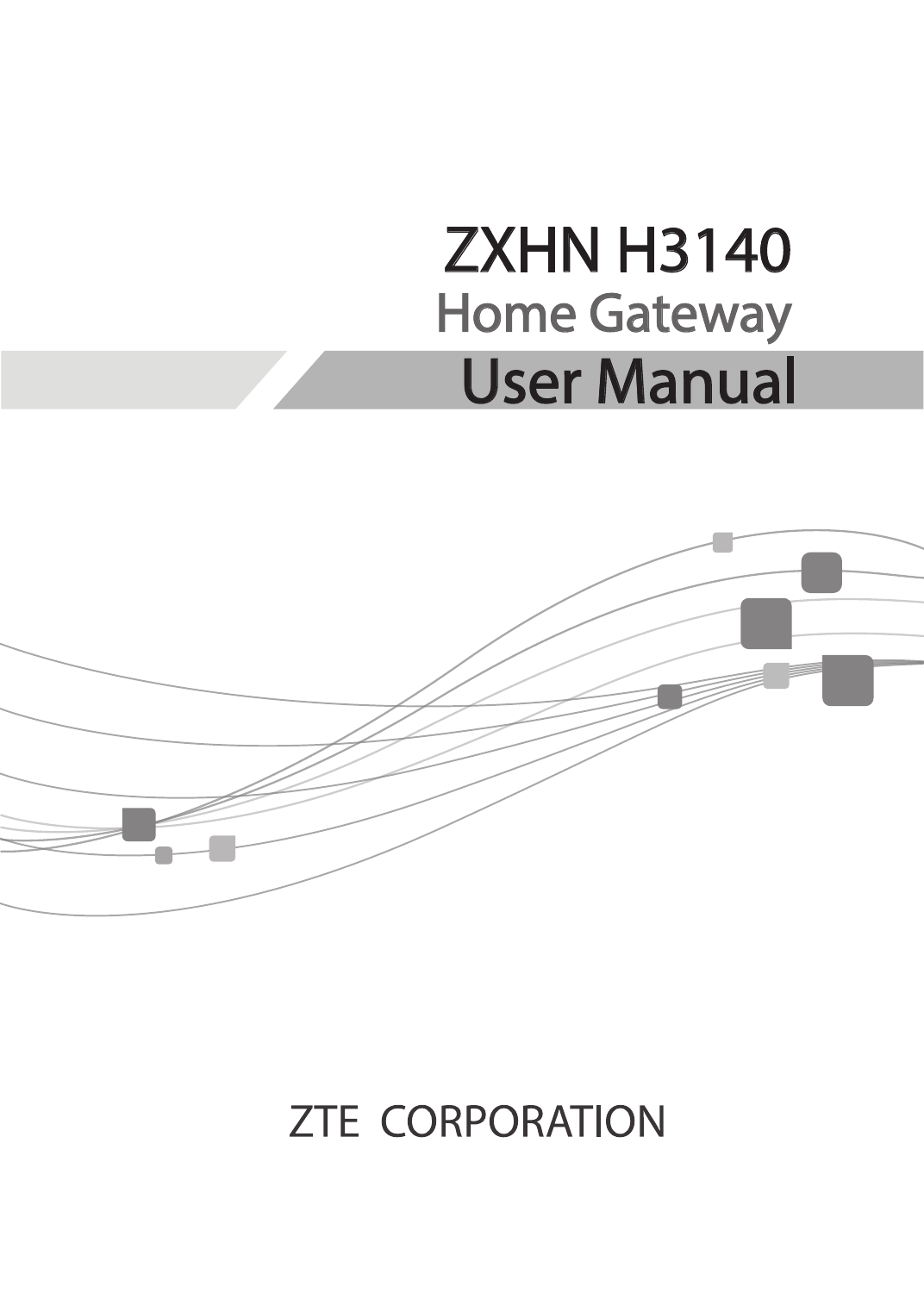### **ZXHN H3140 Home Gateway User Manual**

# $\epsilon$

Manual No: SJ-20210621164956-007 Edition Time: 2021-09-22(R1.0)

### **LEGAL INFORMATION**

Copyright ©2021 ZTE CORPORATION.

The contents of this document are protected by copyright laws and international treaties. Any reproduction or distribution of this document or any portion of this document, in any form by any means, without the prior written consent of ZTE CORPORATION is prohibited.

Additionally, the contents of this document are protected by contractual confidentiality obligations.

All company, brand and product names are trade or service marks, or registered trade or service marks, of ZTE CORPORATION or of their respective owners.

This document is provided "as is", and all express, implied, or statutory warranties, representations or conditions are disclaimed, including without limitation any implied warranty of merchantability, fitness for a particular purpose, title or non-infringement. ZTE CORPORATION and its licensors shall not be liable for damages resulting from the use of or reliance on the information contained herein.

ZTE CORPORATION or its licensors may have current or pending intellectual property rights or applications covering the subject matter of this document. Except as expressly provided in any written license between ZTE CORPORATION and its licensee, the user of this document shall not acquire any license to the subject matter herein.

ZTE CORPORATION reserves the right to upgrade or make technical change to this product without further notice.

Users may visit ZTE technical support website http://support.zte.com.cn to inquire related information.

The ultimate right to interpret this product resides in ZTE CORPORA-TION.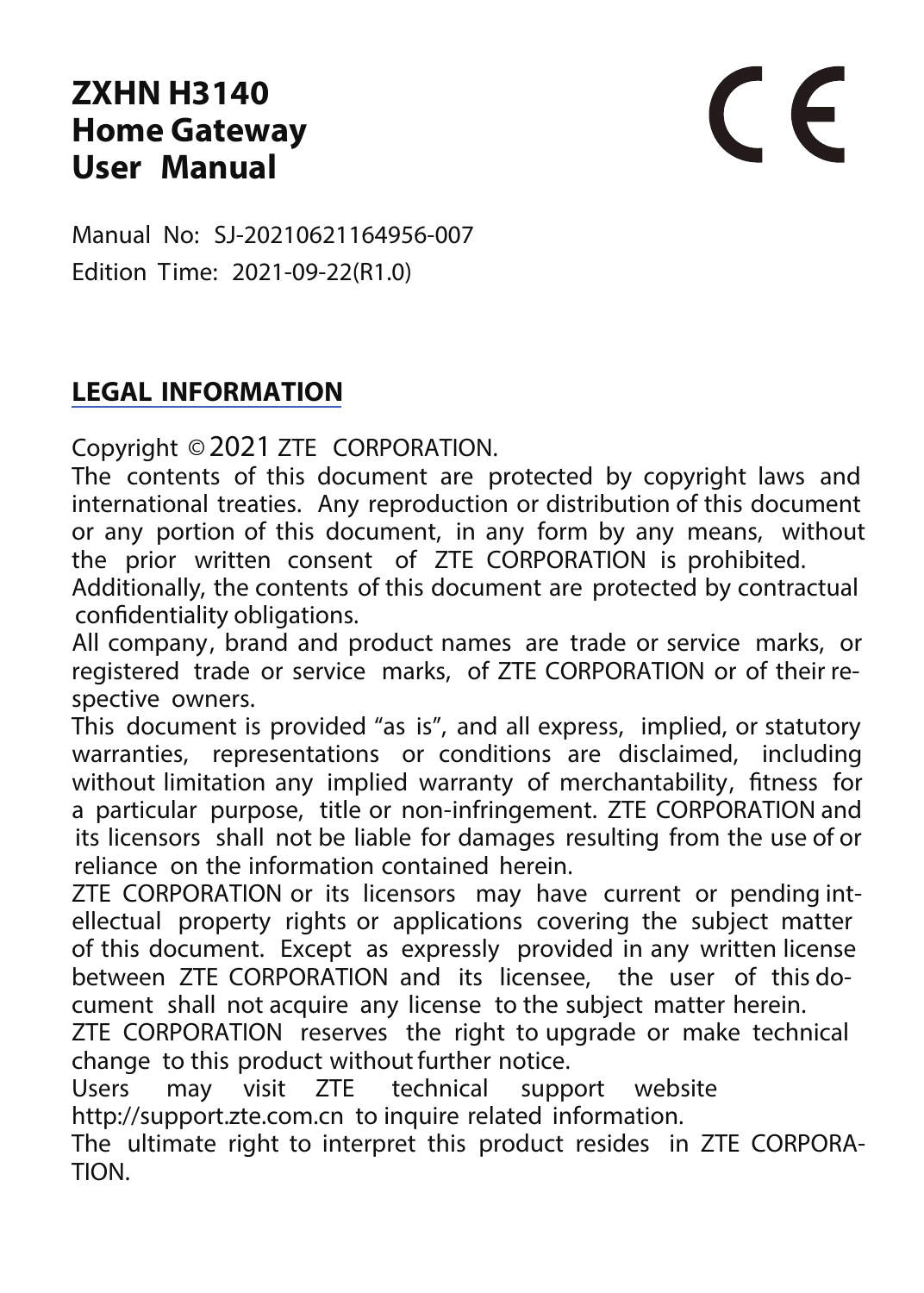# **1 Safety Precautions**

### **Note**

Before using the device, read the following safety precautions. ZTE bears no liability to the consequences incurred by violation of the safety instructions.

### **Usage Cautions**

- Read all the safety cautions carefully before using the device.
- Only use the accessories included in the package, such as power supply adapter.
- Do not extend the power cord, otherwise the device will not work.
- The power supply voltage must meet the requirements of the device input voltage (The voltage fluctuation range is less than 10%).
- Keep the power plug clean and dry to prevent any risk of electric shock or other dangers.
- Disconnect all the cables during a lightning storm to prevent the device from damage.
- Power off and unplug the power plug when the device is not in use for a long time.
- Do not attempt to open the covers of the device. It is dangerous to do so when the device is powered ON.
- Power off and stop using the device under the conditions such as, abnormal sound, smoke, and strange smell. Contact the service provider for maintenance if the device is faulty.

#### **Environment Requirements**

- Ensure proper ventilation to the device. Place the device away from direct sunlight.
- Keep the device ventilated and dry. Never spill any liquid on the device.
- Do not place any object on the device to prevent any deformation or damage to the device.
- Do not place the device near any source of heat or water.
- Keep the device away from any household appliances with strong magnetic or electric fields, such as microwave oven and refrigerator.

#### **Cleaning Requirements**

- Before cleaning, power off the device, and unplug all the cables connected to the device, such as power cable, optical fiber, and Ethernet cable.
- $\bullet$  Do not use any liquid or spray to clean the device. Use a soft dry cloth.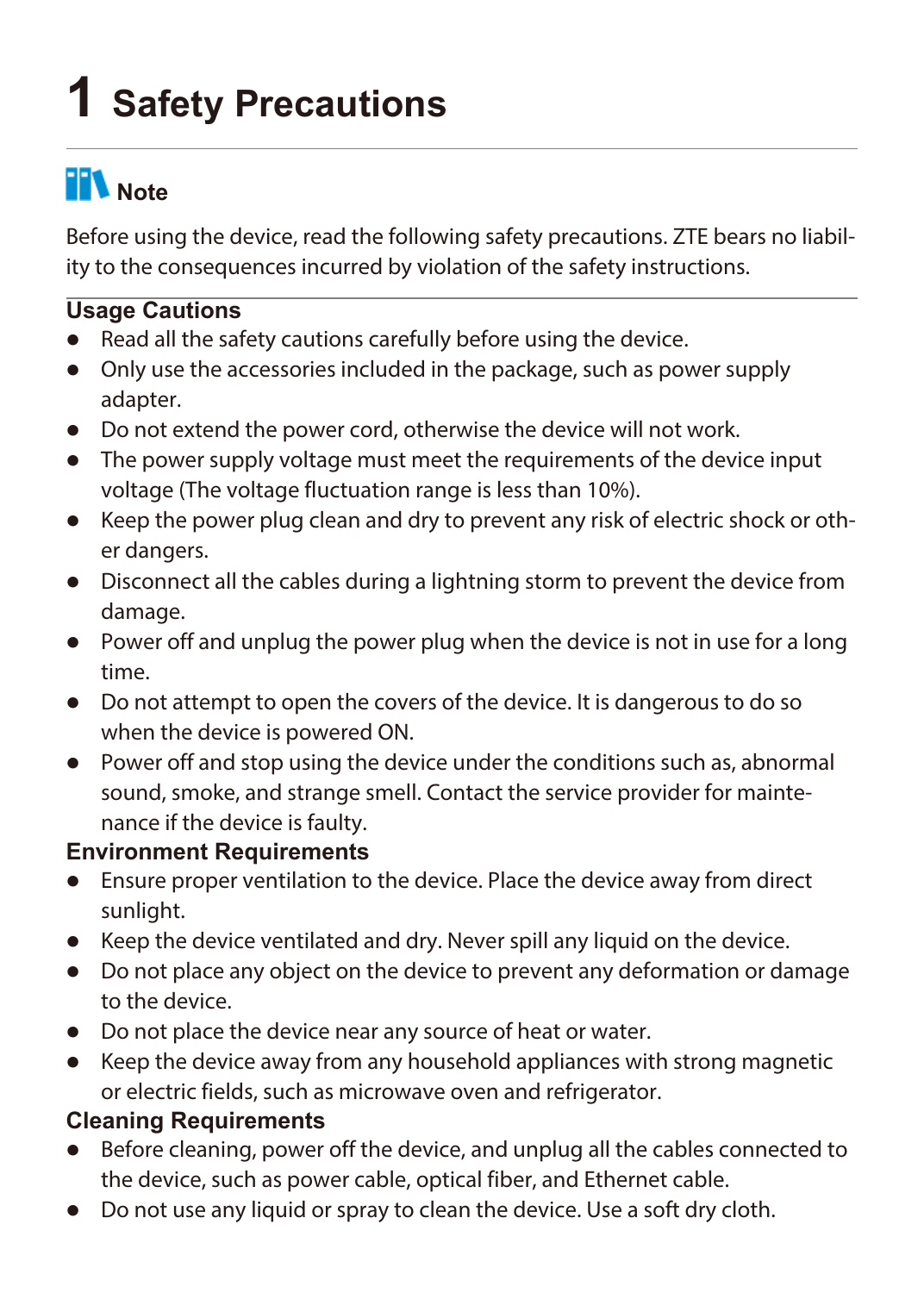#### **Environment Protection**

- $\bullet$  Do not dispose the device or battery improperly.
- Observe the local regulations about the equipment disposal or treatment.

### **Restrictions in the 5 GHz Band**

According to Article 10(10) of Directive 2014/53/EU, the packaging shows that this radio equipment will be subject to some restrictions when placed on the market in Belgium(BE), Bulgaria(BG), the Czech Republic(CZ), Denmark(DK), Germany(DE), Estonia(EE), Ireland(IE), Greece(EL),Spain(ES), France(FR), Croatia(HR), Italy(IT),Cyprus(CY), Latvia(LV), Lithuania(LT), Luxembourg(LU), Hungary(HU), Malta(MT), Netherlands(NL), Austria(AT), Poland(PL), Portugal(PT), Romania(RO), Slovenia(SI), Slovakia(SK), Finland(FI), Sweden(SE), Turkey(TR), Norway(NO), Switzerland(CH), Iceland(IS), and Liechtenstein(LI).

The WLAN function for this device is restricted to indoor use only when operating in the 5150 to 5350 MHz frequency range.

### **RF Exposure Information**

The Maximum Permissible Exposure (MPE) level is calculated based on a distance of d=20 cm between the device and the human body. To maintain compliance with the RF exposure requirement, a separation distance of 20 cm between the device and the human should be maintained.

#### **EU Declaration of Conformity**

Hereby, ZTE Corporation declares that the radio equipment type ZXHN H3140 is in compliance with Directive 2014/53/EU, The full text of the EU declaration of conformity is available at the following Internet address:

<http://support.zte.com.cn/support/cer/EU>

### **Environmental Information**

The equipment you purchased has required the extraction and use of natural resources for its production. It may contain substances that are hazardous to people's health and to the environment. To avoid putting such substances into our environment and to reduce pressure on our natural resources, we ask that you reuse or recycle your end-of-life equipment by using an accredited electronics take-back system.

The symbols below indicate that this product should be reused or recycled and not simply discarded. Please locate and use an appropriate reuse and recycling site.

If you need more information on collection, reuse and recycling systems, contact your local or regional waste administration. You may also contact your equipment provider for more information on the environmental performances of these products.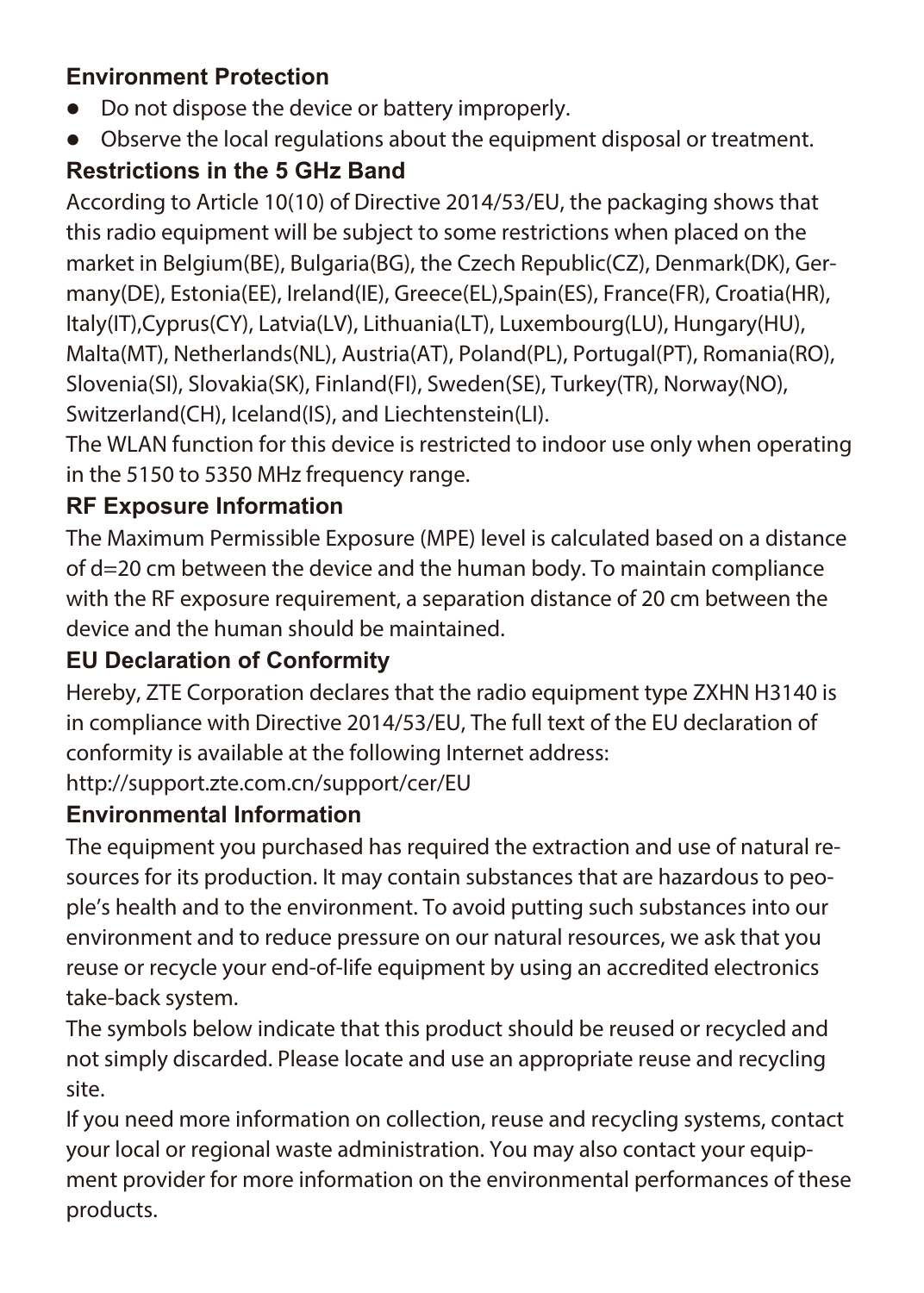

### **D.Lgs. 03.09.20 n.116.**

Raccolta differenziata famiglia di materiale PLASTICA. Verifica le disposizioni del tuo comune.

### **2 Package Check**

After unpacking the ZXHN H3140 product, check that the following items are complete.

| Name                 | Quantity |
|----------------------|----------|
| 7XHN H3140           |          |
| Power adapter        |          |
| RJ-45 Ethernet cable |          |
| User manual          |          |

### **Note**

The list is only for reference. The actual contents may vary from the list.

If any item is found to be wrong, missing, or damaged, contact your service provider. Keep the package and all the items in good condition if you want to replace the product.

### **3 Product Specifications**

The ZXHN H3140 product is a new generation home gateway device with 802.11 AX Wi-Fi (2.4GHz, 5GHz), which provides High Speed Internet, IPTV and Voice over IP services through the GE or Fiber(SFP) uplink. Those services are delivered by the gateway on your home network to the PCs, STBs, phones, gaming devices and so on via the integrated interfaces: Ethernet, Wi-Fi, phone ports.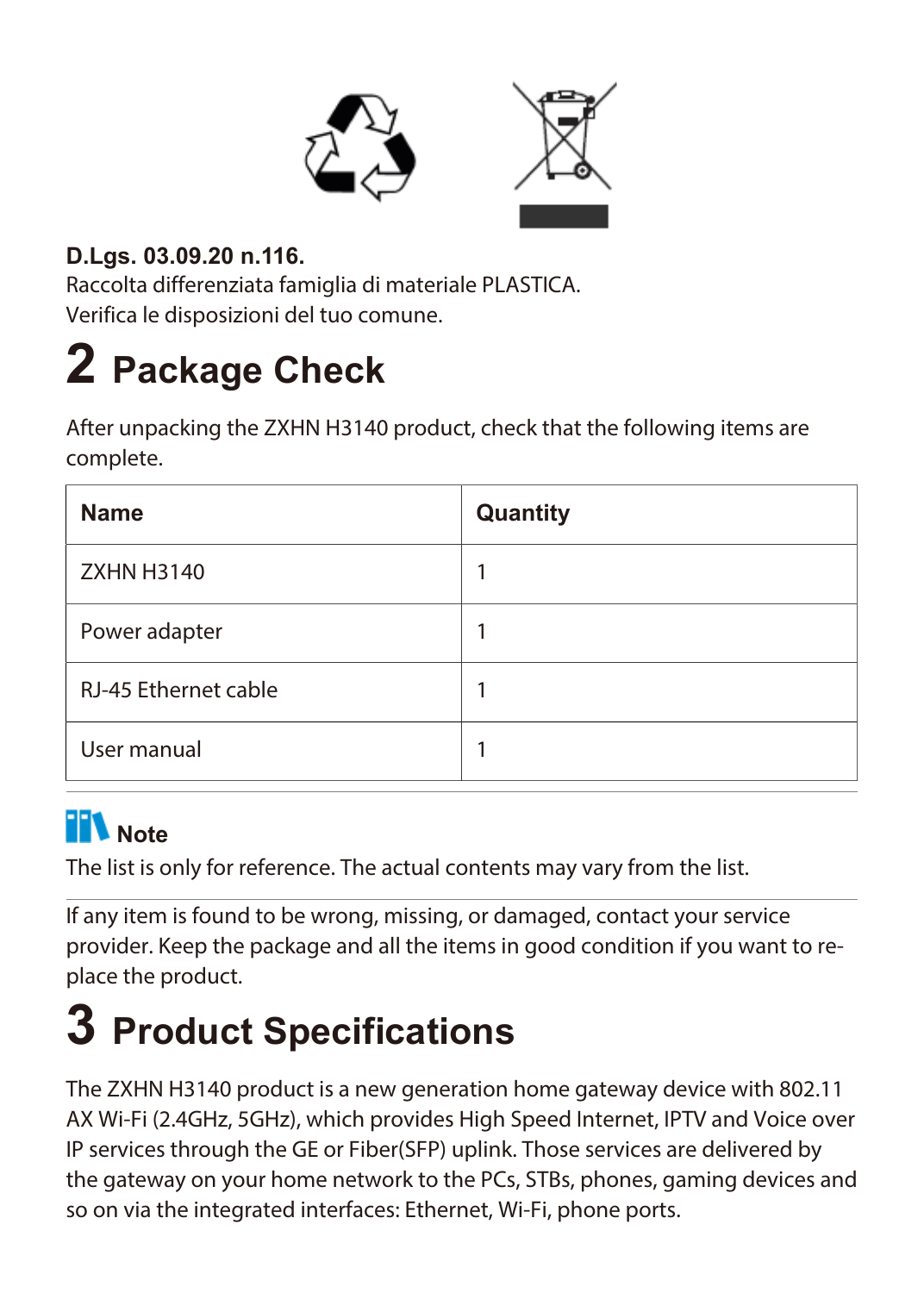| <b>Technical Specifications</b>            |                                                                  |  |
|--------------------------------------------|------------------------------------------------------------------|--|
| Dimension                                  | 274 mm (H) $\times$ 212 mm (W) $\times$ 35 mm (D)                |  |
| Certification                              | CF Certification and Wi-Fi Certification                         |  |
| Power adapter                              | Input: AC 100 V - 240 V, 50 Hz/60 Hz<br>Output: DC 12.0 V, 2.5 A |  |
| <b>Environment Requirements</b>            |                                                                  |  |
| Operation temperature                      | $0 °C - 40 °C (32 °F - 104 °F)$                                  |  |
| Operation humidity                         | 5% - 95% (non-condensing)                                        |  |
| <b>Wi-Fi Radio Specifications</b>          |                                                                  |  |
| Radio Frequencies<br>Maximum Output Power  |                                                                  |  |
| Wi-Fi 2 4 GHz hand:<br>(2400 - 2483.5) MHz | $FIRP < 20$ dBm                                                  |  |
| Wi-Fi 5 GHz band:<br>(5150 - 5350) MHz     | $FIRP < 23$ dBm                                                  |  |
| Wi-Fi 5 GHz band:<br>(5470 - 5725) MHz     | $FIRP < 30$ dBm                                                  |  |

### **Note**

Please use the power adapter provided by the manufacturer.

### **4 Hardware Description**

### **Front panel**

[Figure 4-1](#page-6-0) shows the front panel of the ZXHN H3140, and [Figure 4-2](#page-6-1) shows the indicators.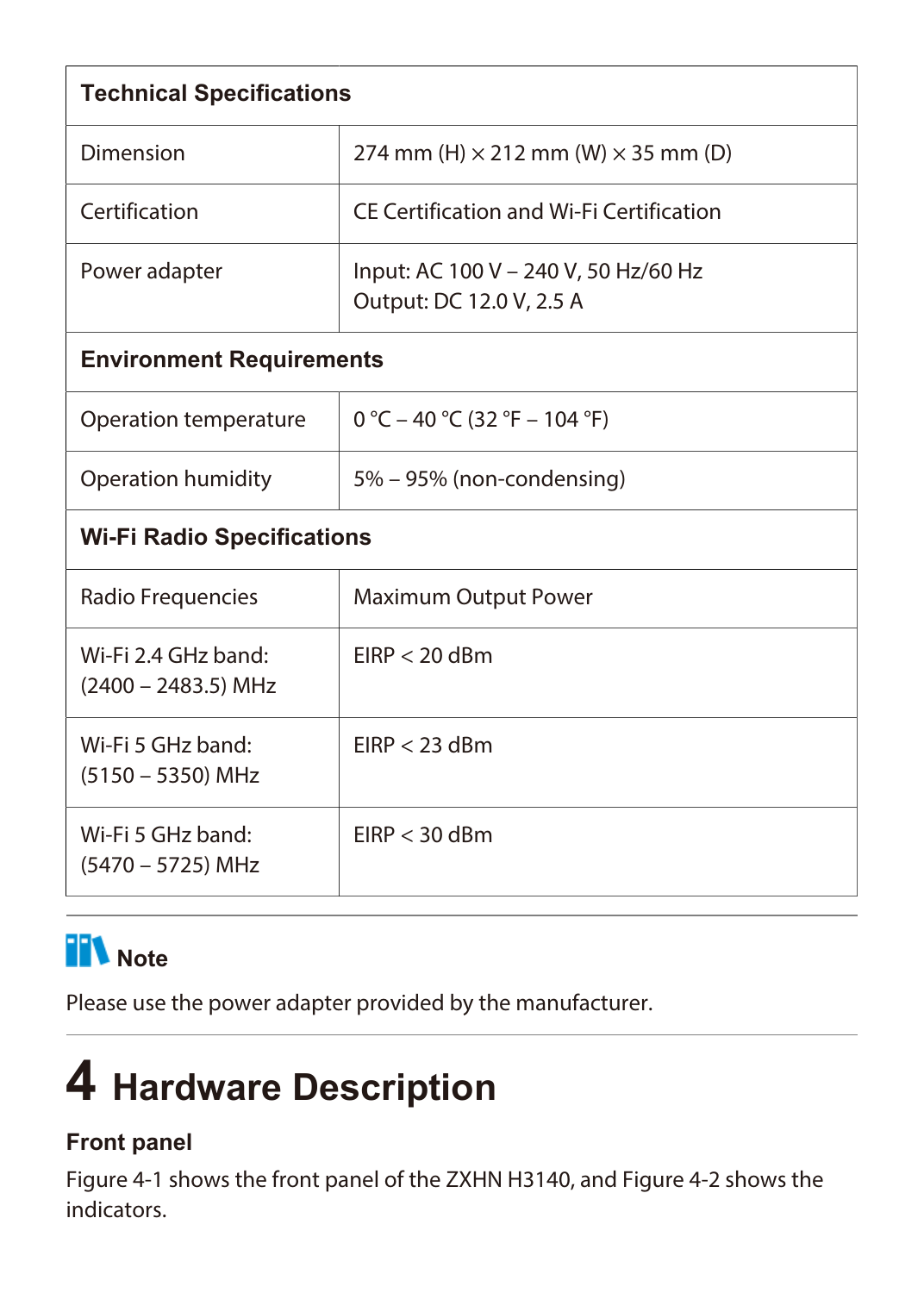<span id="page-6-0"></span>

| $\begin{array}{cccccccccccccc} \mathsf{O} & \mathsf{O} & \mathsf{O} & \mathsf{O} & \mathsf{O} & \mathsf{O} & \mathsf{O} & \mathsf{O} & \mathsf{O} & \mathsf{O} & \mathsf{O} & \mathsf{O} & \mathsf{O} & \mathsf{O} & \mathsf{O} & \mathsf{O} & \mathsf{O} & \mathsf{O} & \mathsf{O} & \mathsf{O} & \mathsf{O} & \mathsf{O} & \mathsf{O} & \mathsf{O} & \mathsf{O} & \mathsf{O} & \mathsf{O} & \mathsf{O} & \mathsf{O} & \mathsf{O} &$ |  |
|---------------------------------------------------------------------------------------------------------------------------------------------------------------------------------------------------------------------------------------------------------------------------------------------------------------------------------------------------------------------------------------------------------------------------------------|--|
|                                                                                                                                                                                                                                                                                                                                                                                                                                       |  |
|                                                                                                                                                                                                                                                                                                                                                                                                                                       |  |
|                                                                                                                                                                                                                                                                                                                                                                                                                                       |  |
|                                                                                                                                                                                                                                                                                                                                                                                                                                       |  |
|                                                                                                                                                                                                                                                                                                                                                                                                                                       |  |
|                                                                                                                                                                                                                                                                                                                                                                                                                                       |  |
|                                                                                                                                                                                                                                                                                                                                                                                                                                       |  |
|                                                                                                                                                                                                                                                                                                                                                                                                                                       |  |
|                                                                                                                                                                                                                                                                                                                                                                                                                                       |  |
|                                                                                                                                                                                                                                                                                                                                                                                                                                       |  |
|                                                                                                                                                                                                                                                                                                                                                                                                                                       |  |
|                                                                                                                                                                                                                                                                                                                                                                                                                                       |  |
|                                                                                                                                                                                                                                                                                                                                                                                                                                       |  |
|                                                                                                                                                                                                                                                                                                                                                                                                                                       |  |
|                                                                                                                                                                                                                                                                                                                                                                                                                                       |  |
|                                                                                                                                                                                                                                                                                                                                                                                                                                       |  |
|                                                                                                                                                                                                                                                                                                                                                                                                                                       |  |
|                                                                                                                                                                                                                                                                                                                                                                                                                                       |  |
|                                                                                                                                                                                                                                                                                                                                                                                                                                       |  |
|                                                                                                                                                                                                                                                                                                                                                                                                                                       |  |
|                                                                                                                                                                                                                                                                                                                                                                                                                                       |  |
|                                                                                                                                                                                                                                                                                                                                                                                                                                       |  |
|                                                                                                                                                                                                                                                                                                                                                                                                                                       |  |
|                                                                                                                                                                                                                                                                                                                                                                                                                                       |  |
|                                                                                                                                                                                                                                                                                                                                                                                                                                       |  |
|                                                                                                                                                                                                                                                                                                                                                                                                                                       |  |
|                                                                                                                                                                                                                                                                                                                                                                                                                                       |  |
|                                                                                                                                                                                                                                                                                                                                                                                                                                       |  |
|                                                                                                                                                                                                                                                                                                                                                                                                                                       |  |
|                                                                                                                                                                                                                                                                                                                                                                                                                                       |  |
|                                                                                                                                                                                                                                                                                                                                                                                                                                       |  |
|                                                                                                                                                                                                                                                                                                                                                                                                                                       |  |
|                                                                                                                                                                                                                                                                                                                                                                                                                                       |  |
|                                                                                                                                                                                                                                                                                                                                                                                                                                       |  |
|                                                                                                                                                                                                                                                                                                                                                                                                                                       |  |
|                                                                                                                                                                                                                                                                                                                                                                                                                                       |  |
|                                                                                                                                                                                                                                                                                                                                                                                                                                       |  |
|                                                                                                                                                                                                                                                                                                                                                                                                                                       |  |
|                                                                                                                                                                                                                                                                                                                                                                                                                                       |  |
|                                                                                                                                                                                                                                                                                                                                                                                                                                       |  |
|                                                                                                                                                                                                                                                                                                                                                                                                                                       |  |
|                                                                                                                                                                                                                                                                                                                                                                                                                                       |  |
|                                                                                                                                                                                                                                                                                                                                                                                                                                       |  |
|                                                                                                                                                                                                                                                                                                                                                                                                                                       |  |
|                                                                                                                                                                                                                                                                                                                                                                                                                                       |  |
|                                                                                                                                                                                                                                                                                                                                                                                                                                       |  |
|                                                                                                                                                                                                                                                                                                                                                                                                                                       |  |
|                                                                                                                                                                                                                                                                                                                                                                                                                                       |  |
|                                                                                                                                                                                                                                                                                                                                                                                                                                       |  |
|                                                                                                                                                                                                                                                                                                                                                                                                                                       |  |
|                                                                                                                                                                                                                                                                                                                                                                                                                                       |  |
|                                                                                                                                                                                                                                                                                                                                                                                                                                       |  |
|                                                                                                                                                                                                                                                                                                                                                                                                                                       |  |
|                                                                                                                                                                                                                                                                                                                                                                                                                                       |  |
|                                                                                                                                                                                                                                                                                                                                                                                                                                       |  |
|                                                                                                                                                                                                                                                                                                                                                                                                                                       |  |
|                                                                                                                                                                                                                                                                                                                                                                                                                                       |  |
|                                                                                                                                                                                                                                                                                                                                                                                                                                       |  |
|                                                                                                                                                                                                                                                                                                                                                                                                                                       |  |
|                                                                                                                                                                                                                                                                                                                                                                                                                                       |  |
|                                                                                                                                                                                                                                                                                                                                                                                                                                       |  |

<span id="page-6-1"></span>Figure 4-2 The indicators



| Indicator | <b>Status</b> | <b>Description</b>                                                       |
|-----------|---------------|--------------------------------------------------------------------------|
| Power     | Fixed areen   | All services are available. At lease one wire-<br>less radio is enabled. |
|           | Fixed red     | One or more subscription services are cur-<br>rently unavailable.        |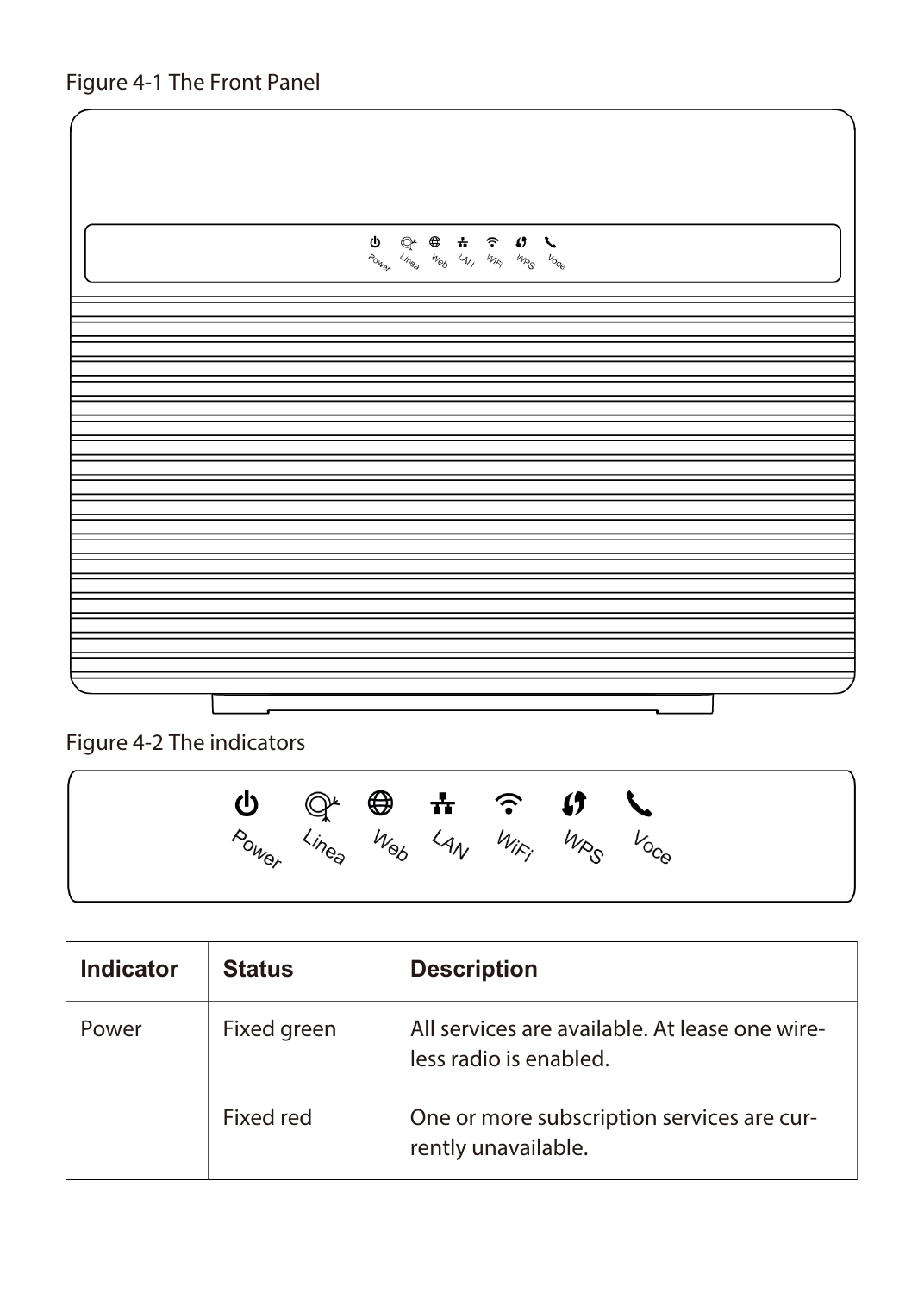| Indicator            | <b>Status</b>          | <b>Description</b>                                                            |
|----------------------|------------------------|-------------------------------------------------------------------------------|
|                      | Green flashing         | Operator is configuring the modem remote-<br>ly.                              |
|                      | Fixed orange           | Bootloader in progress.                                                       |
|                      | Flashing orange        | The device is upgraded remotely or locally.                                   |
|                      | Off                    | The device is powered off.                                                    |
| Linea (<br>LAN4/SFP) | Fixed green            | Connected to the WAN device.                                                  |
|                      | Off                    | Not connected to the WAN device.                                              |
| Weh                  | Fixed green            | Internet connection succeed.                                                  |
|                      | Flashing green         | Connected to the Internet, when sending /<br>receiving data.                  |
|                      | Off                    | No internet connection.                                                       |
| WiFi                 | Fixed green            | At lease one wireless interface is enabled, no<br>wireless activity.          |
|                      | Flashing green         | At lease one wireless interface is enabled.<br>wireless activity in progress. |
|                      | Off                    | Both 2.4G and 5G wireless interfaces are dis-<br>abled.                       |
| <b>WPS</b>           | Fixed green            | Client registered correctly via WPS.                                          |
|                      | Fast Flashing<br>green | Process error or session overlap is detected.                                 |
|                      | Slow flashing<br>green | WPS registration in progress.                                                 |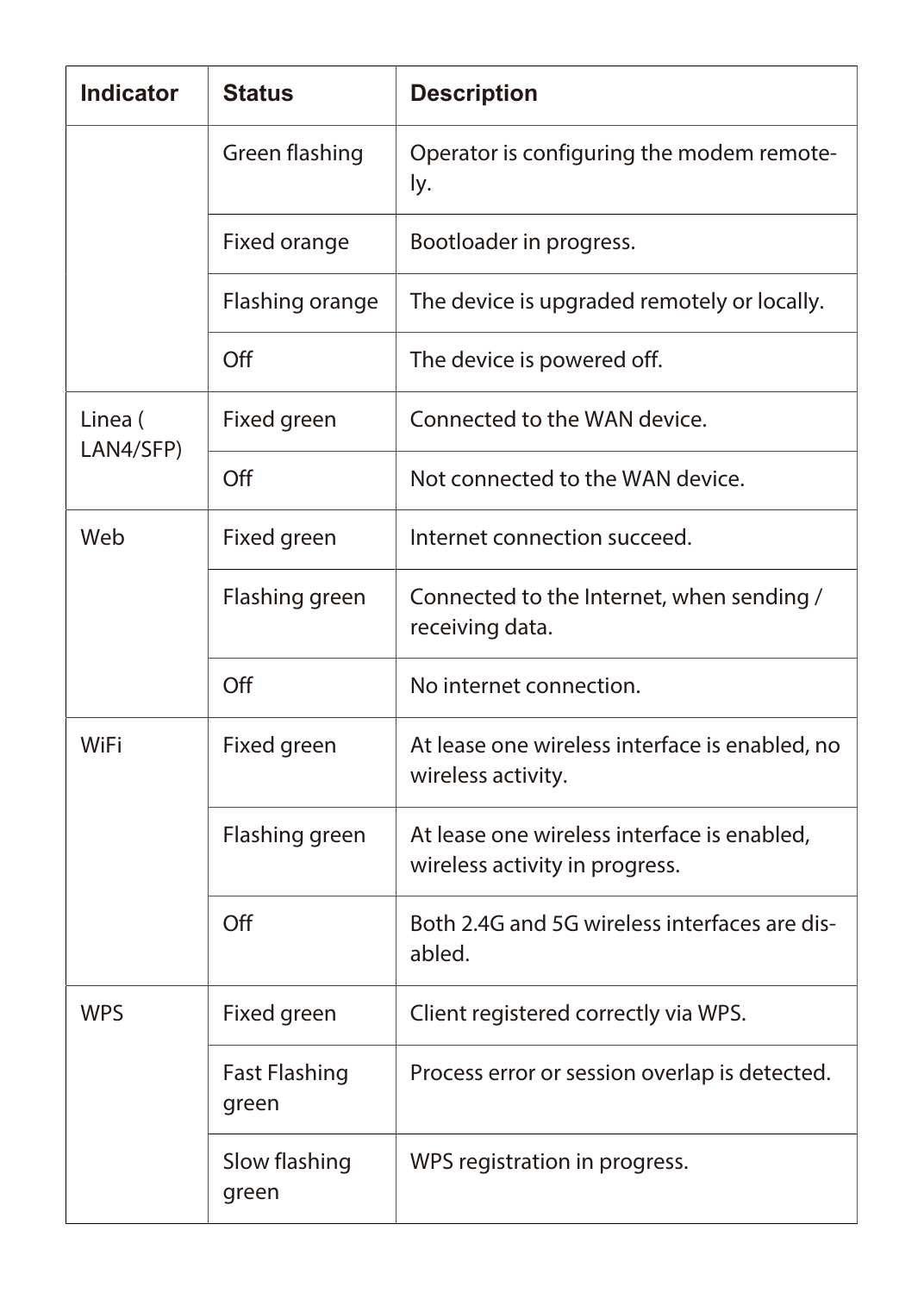| Indicator | <b>Status</b>  | <b>Description</b>                                                                                                                |
|-----------|----------------|-----------------------------------------------------------------------------------------------------------------------------------|
| I AN      | Fixed green    | At least one active network device is con-<br>nected to the Ethernet switch.                                                      |
|           | Flashing green | At least one active network device is con-<br>nected to the Ethernet switch and is in the<br>process of sending / receiving data. |
|           | Off            | There are no active Ethernet devices con-<br>nected to the Ethernet switch.                                                       |
| Voce      | Fixed green    | The VoIP telephone service is active.                                                                                             |
|           | Flashing green | The VoIP telephone service is active and<br>there are activities in progress.                                                     |
|           | Off            | The VoIP telephone service is not active or is<br>not included in your subscription.                                              |

### **Side panel**

[Figure 4-3](#page-9-0) shows the interfaces on the side panel of the ZXHN H3140.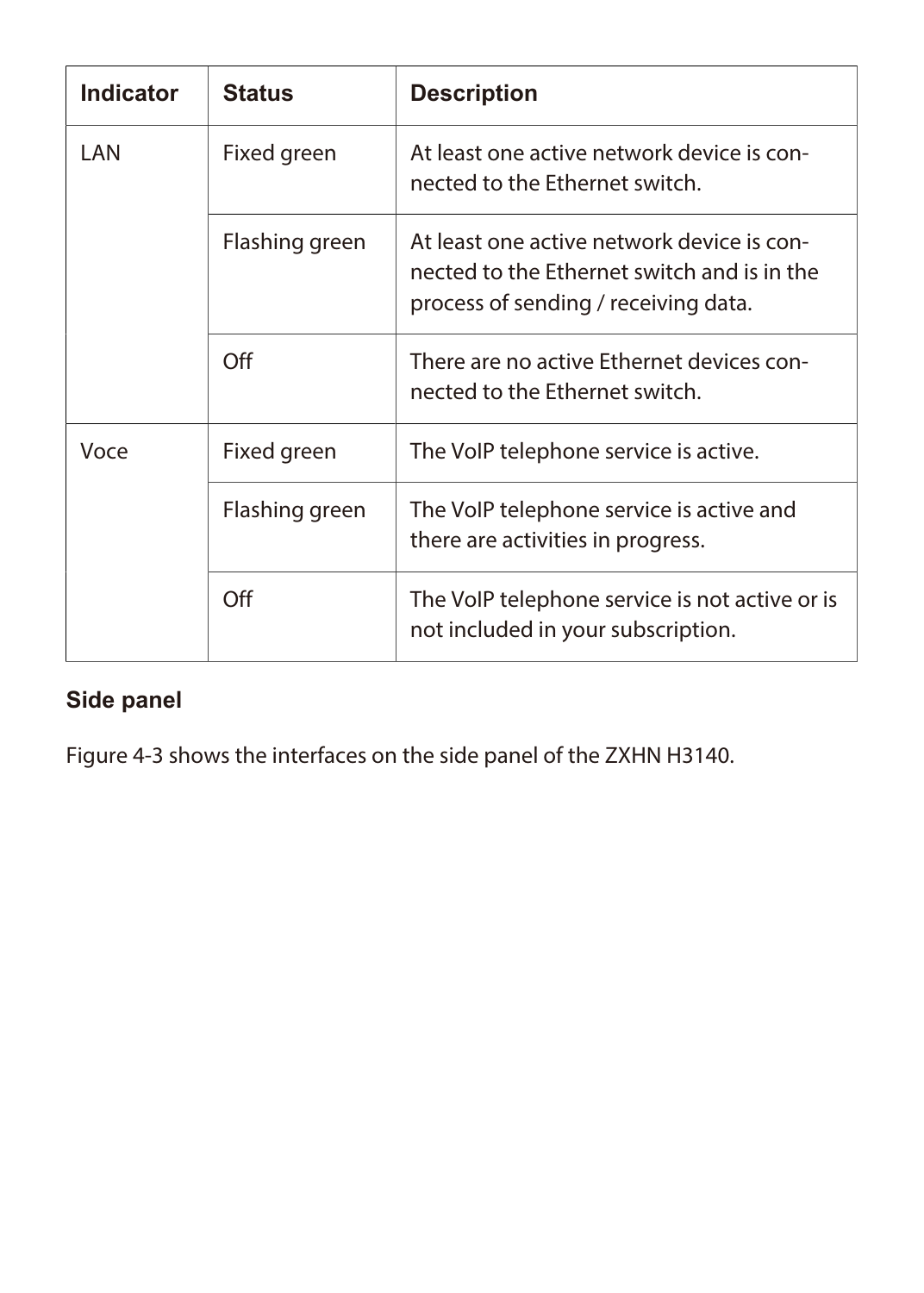<span id="page-9-0"></span>

| Interface | <b>Function</b>                                                          |  |
|-----------|--------------------------------------------------------------------------|--|
| USB1      | USB 3.0 host port, it is used to connect to the USB storage de-<br>vice. |  |

### **Rear panel**

[Figure 4-4](#page-10-0) shows the interfaces and buttons on the rear panel of the ZXHN H3140.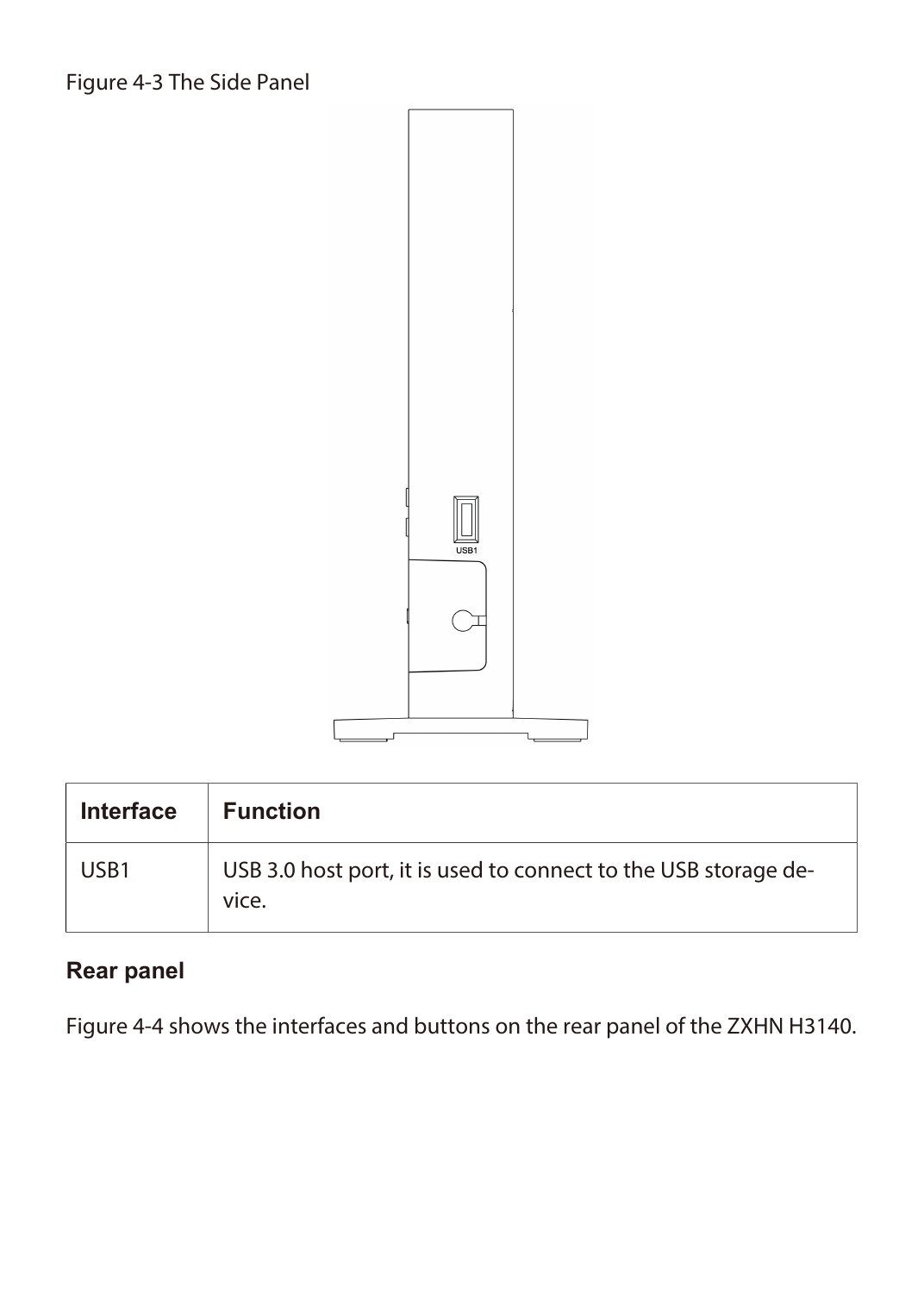<span id="page-10-0"></span>



| Interface/Button | <b>Function</b>                                                                                                                                                                            |
|------------------|--------------------------------------------------------------------------------------------------------------------------------------------------------------------------------------------|
| WiFi             | WLAN switch, it is used to turn on / off the WLAN.                                                                                                                                         |
| <b>WPS</b>       | WPS Push Button.                                                                                                                                                                           |
| Reset            | During power ON period, hold on this button for more<br>than 5 seconds to reset the current settings to the fac-<br>tory default setting, and then the system restarts auto-<br>matically. |
| On/Off           | Power switch, to power on or power off the device.                                                                                                                                         |
| Power            | Power supply port, It is connected to the power<br>adapter.                                                                                                                                |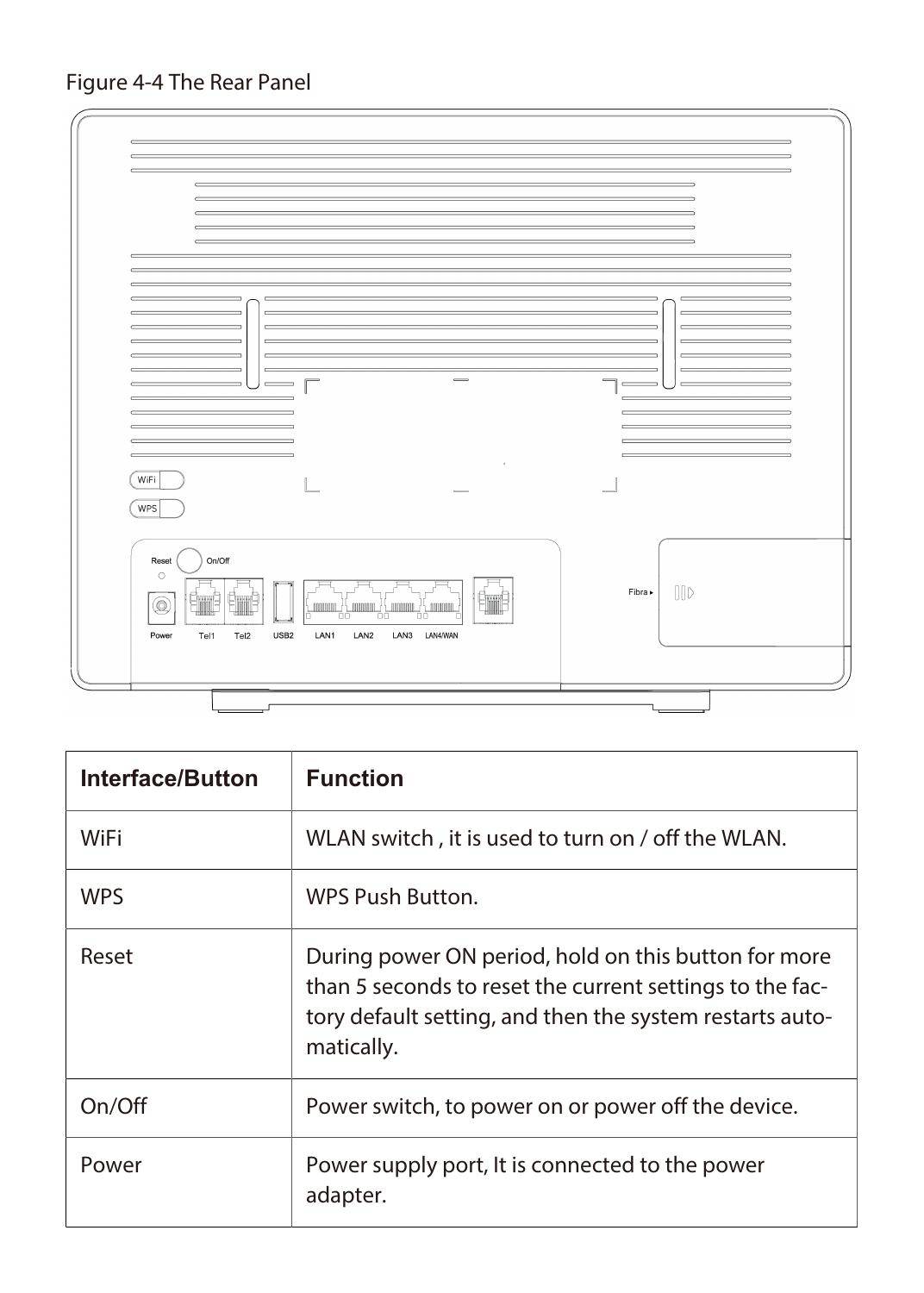| Interface/Button         | <b>Function</b>                                                                             |
|--------------------------|---------------------------------------------------------------------------------------------|
| Tel1<br>Tel <sub>2</sub> | RJ-11 port, it is used to connect to the analog tele-<br>phone.                             |
| USB <sub>2</sub>         | USB 2.0 host port, it is used to connect to USB storage<br>device.                          |
| I AN1-I AN3              | RJ-45 port, it is used to connect the modem to comput-<br>er, STB or other network devices. |
| LAN4/WAN                 | RJ-45 port, it is used to connect to the uplink Ethernet<br>access network                  |
| Fibra                    | Optical port, it is used to connect to the uplink PON<br>network.                           |

# **5 Hardware Connection**

[Figure 5-1](#page-12-0) shows the devices that are connected to interfaces of the ZXHN H3140.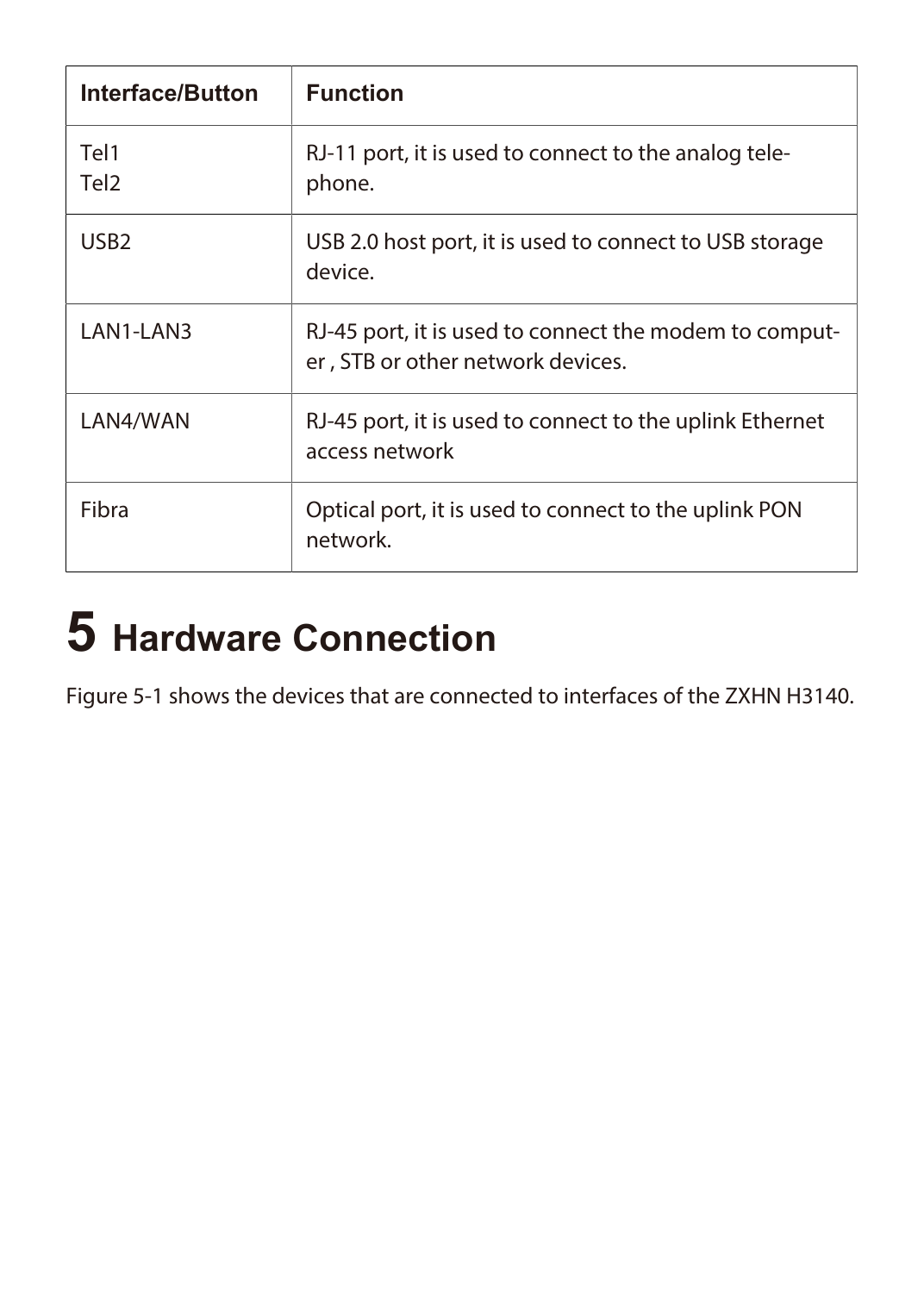<span id="page-12-0"></span>Figure 5-1 Cable Connection



After the devices are connected to the ZXHN H3140 device, press the power button. When the corresponding indicators on the front panel are On, you can enjoy various services provided by the service provider.

The factors affecting the wireless network coverage range include the location of the product, distance between the product and a wireless terminal, number of obstacles, obstacle material and density, and interference source. It is recommended that you place the product in accordance with the following principles to maximize the strength of wireless signals.

- The product should be far away from the objects affecting wireless signal propagation, for example, an object with a high reflectivity such as a metallic object or a mirror.
- The product should be far away from an electrical appliance with a strong magnetic or electric field, for example, a microwave oven, a refrigerator, a wireless router, a cordless phone, or a Bluetooth product.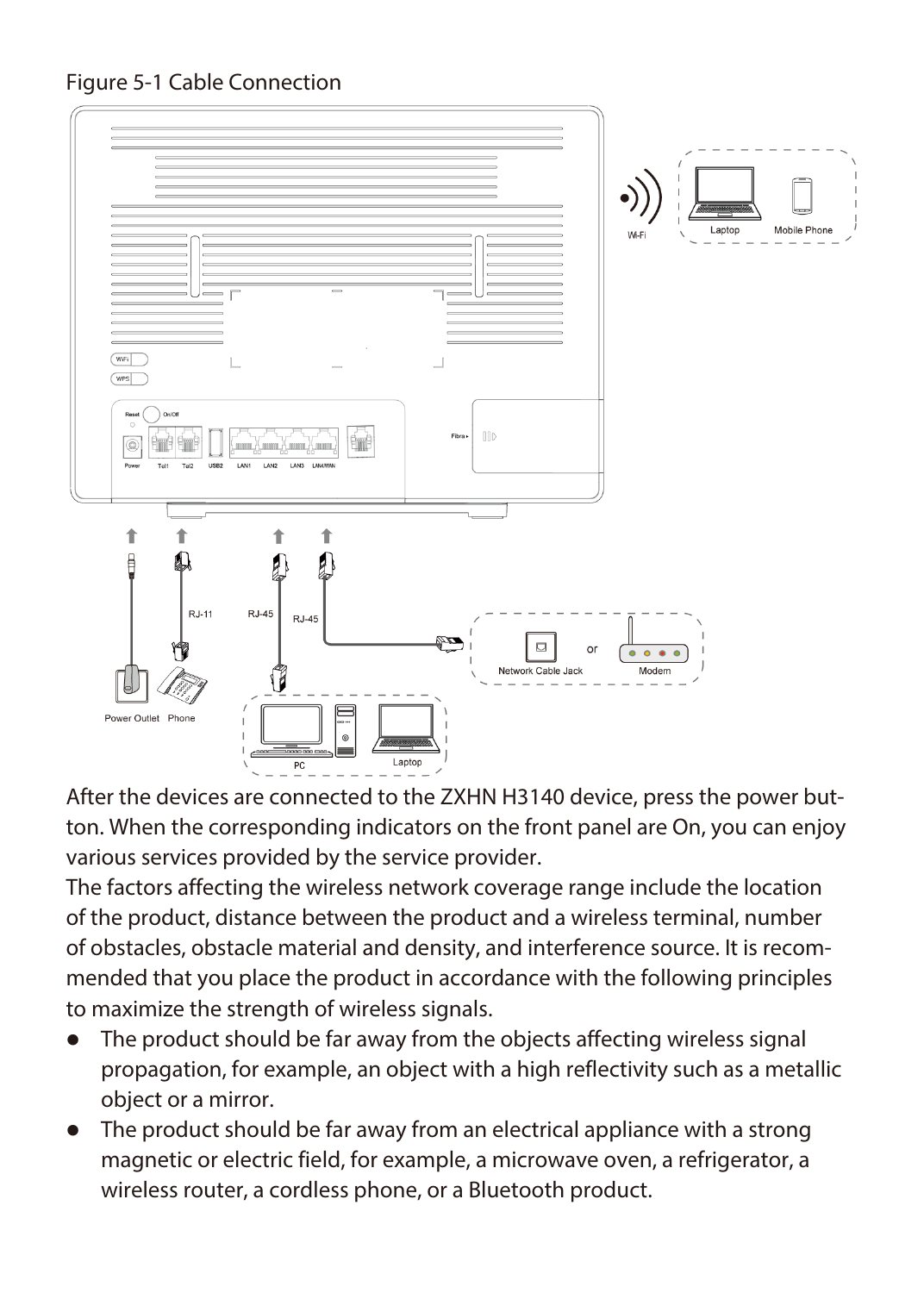- The product should be installed on the same floor as the applied area.
- Do not put other objects on the product. Try to reduce the number of obstacles between the product and a wireless terminal.
- Horizontally place the product in the middle of the applied area and do not put it in a corner.
- Do not place the product at a high position while it is placed horizontally. The recommended height is 1.2 to 1.5 meters.

### **6 Troubleshooting**

#### **The Power indicator on the front panel is off after the power button is pressed.**

The power adapter is not correctly connected to the device. Be sure to use the power adapter supplied with the device.

#### **The Linea indicator on the front panel is off after the device is powered on.**

- $\bullet$  The WAN link is not established.
- The device is not registered.
- Please contact the service provider for help.

#### **The LAN indicator on the front panel is off after the device is powered on.**

- The corresponding LAN link is not established.
- The Ethernet cable is not correctly connected to the LAN interface.
- The network device connected to the LAN interface is not powered on.

#### **The Voce indicator on the front panel is off after the device is powered on.**

The telephone function is abnormal. Please contact the service provider for help.